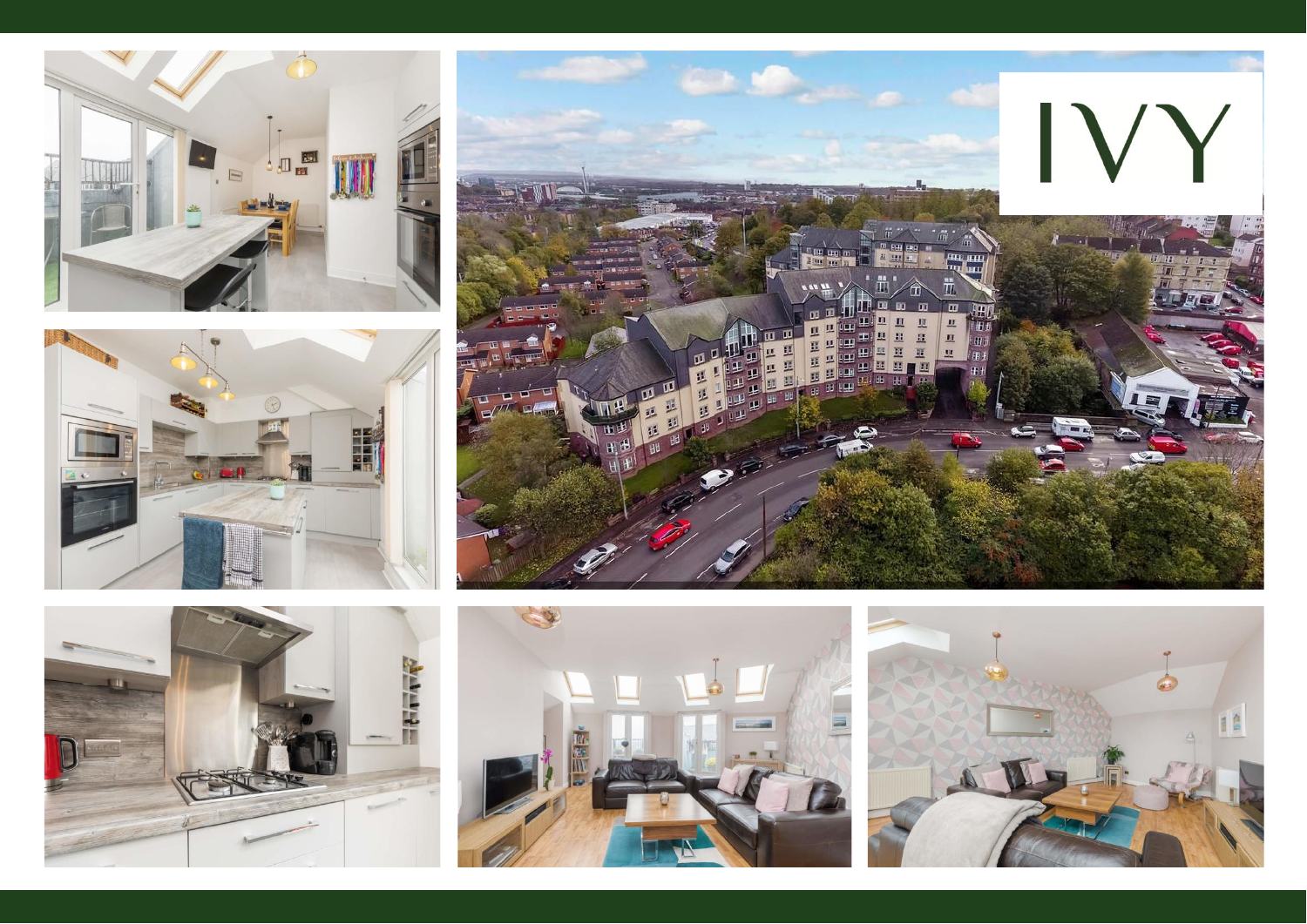



## Offers Over £259,000

6/1 257 Clarence Drive Hyndland **Glasgow** G11 7JU

EPC Rating 'TBC'

STUNNING AND TRULY UNIQUE 2 BEDROOM WEST END PENTHOUSE APARTMENT WITH AN INCREDIBLE 4 SEPARATE PRIVATE BALCONIES OFFERING 360 DEGREE, NORTH, SOUTH, EAST AND WEST VIEWS OVER THE ROOF TOPS OF THE WEST END TO THE CAMPSIE HILLS.

With incredible natural light, this luxury penthouse is set in the leafy west end district of Hyndland benefiting from an unrivalled selection of cafes, delis, restaurants, specialist shopping and supermarkets. M&S & Sainsbury's are a short 5 minute walk as are Wee Paree & Kothel in Broomhill for casual dining. Hyndland Train Station is nearby offering a 10 minute journey time to the centre of Glasgow and a direct rail link to Edinburgh with no changes. There are further transport options with bus, train and underground links at nearby Partick Interchange and fast access to road links for the expressway, M8/M77/M74 for the commuter.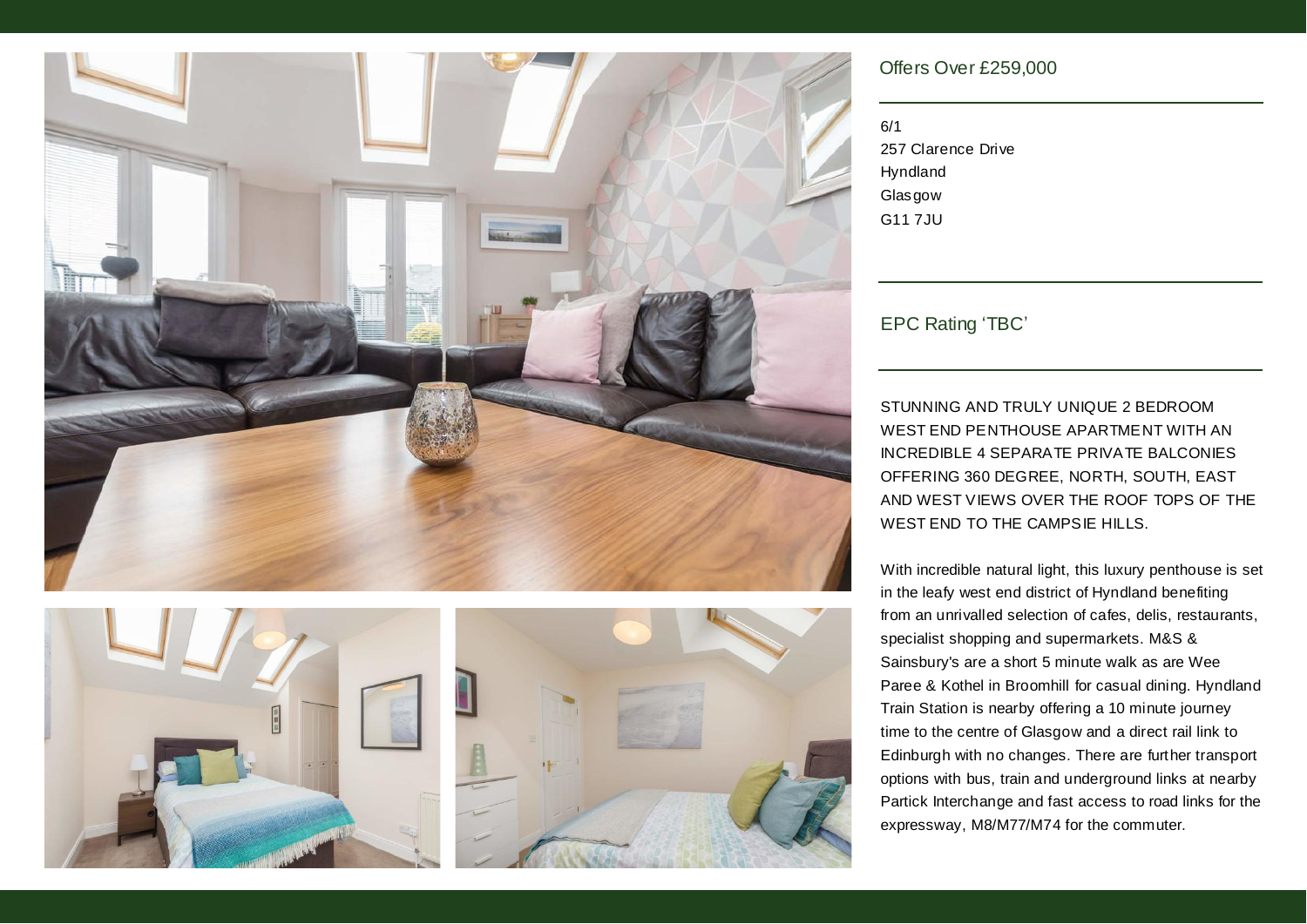





The building is entered via security entry and there is a lift to the Penthouse floor with no other dwellings on this level, providing a private landing. The accommodation comprises; vestibule hall with storage, reception hall with storage, split level to the impressive lounge with superb natural light provided by 4 skylights and 2 sets of French doors giving access to 2 of the private balconies which both face south. Back on the main level there is a stylish, newly installed dining kitchen with integrated appliances, unique, moveable island, well-proportioned dining space and a larger style balcony for casual, alfresco dining. Both of the double bedrooms enjoy good natural light with the master benefitting from fitted wardrobes and a 3 piece en suite with shower and bedroom 2 boasting French doors to the 4th balcony. To complete the layout there is a large 3 piece bathroom which could very easily accommodate a 4 piece layout. The property has gas central heating and double glazing throughout and the abundance of natural light cannot be overstated.

This penthouse apartment in the heart of the west end is sure to impress with secure parking, a lift to all levels, excellent natural light and 4 separate, private balconies offering crucial outdoor space with some quite amazing views.

Viewing is essential to appreciate the unique benefits of this penthouse apartment.